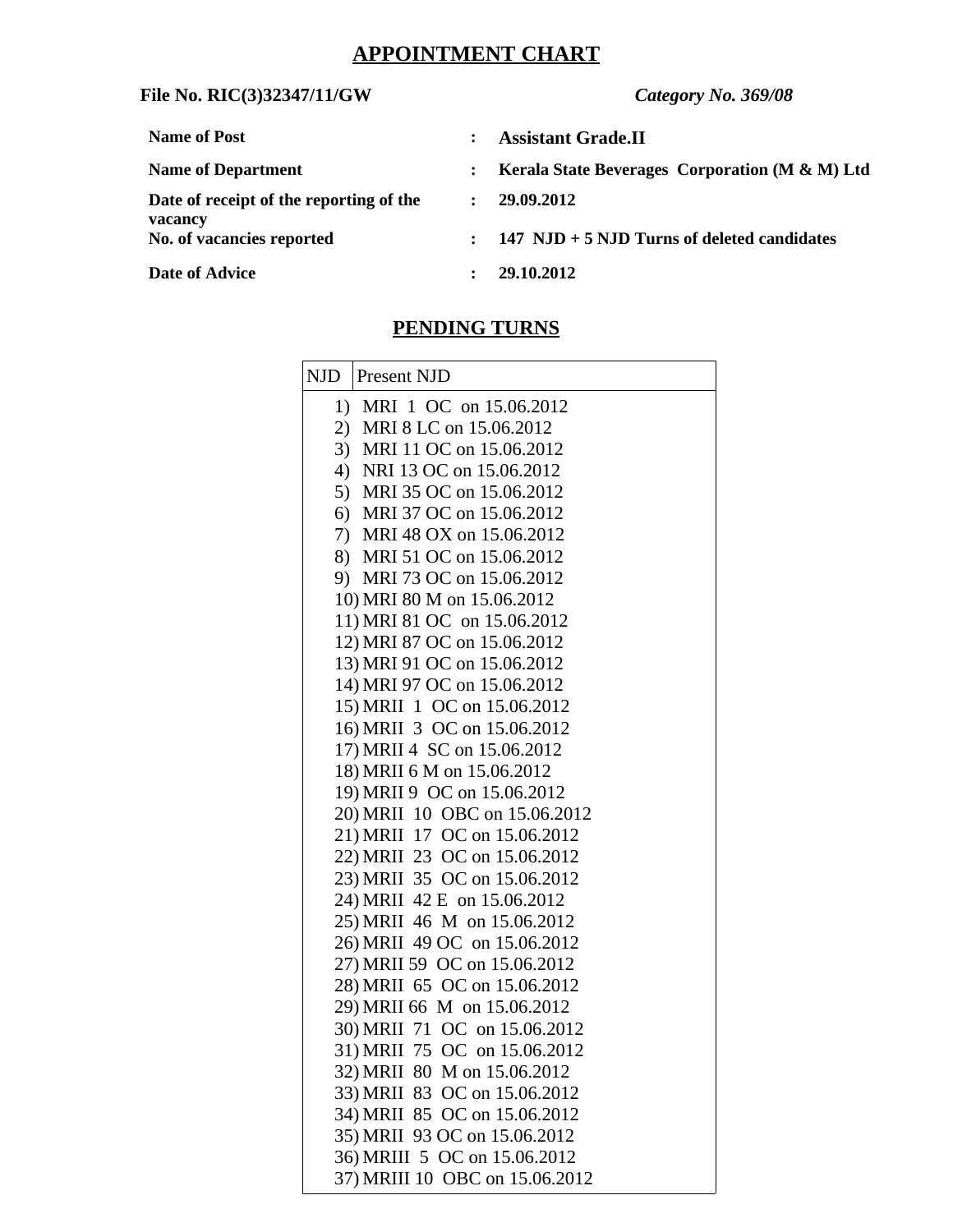| 38) MRIII 11 OC on 15.06.2012            |
|------------------------------------------|
| 39) MRIII 15 OC on 15.06.2012            |
| 40) MRIII 17 OC on 15.06.2012            |
| 41) MRIII 22 LC/AI on 15.06.2012         |
| 42) MRIII 26 M on 15.06.2012             |
| 43) MRIII 29 OC on 15.06.2012            |
|                                          |
| 44) MRIII 34 E on 15.06.2012             |
| 45) MRIII 38 SIUC Nadar on 15.06.2012    |
| 46) MRIII 45 OC on 15.06.2012            |
| 47) MRIII 55 OC on 15.06.2012            |
| 48) PH Deaf/Dumb(266 Turn) on 21.02.2012 |
| 49) MRIII 61 OC on 15.06.2012            |
| 50) MRIII 67 OC on 15.06.2012            |
| 51) MRIII 70 V on 15.06.2012             |
| 52) MRIII 74 E on 15.06.2012             |
| 53) MRIII 78 E on 15.06.2012             |
| 54) MRIII 82 E on 15.06.2012             |
| 55) MRIII 87 OC on 15.06.2012            |
| 56) MRIII 89 OC on 15.06.2012            |
| 57) MRIII 90 OBC on 15.06.2012           |
| 58) MRIII 93 OC on 15.06.2012            |
| 59) MRIV 2 E on on 15.06.2012            |
| 60) MRIV 3 OC on 15.06.2012              |
| 61) MRIV 4 SC on 15.06.2012              |
| 62) MRIV 5 OC on 15.06.2012              |
| 63) MRIV 11 OC on 15.06.2012             |
| 64) MRIV 14 E on 15.06.2012              |
| 65) MRIV 17 OC on 15.06.2012             |
| 66) MRIV 21 OC on 15.06.2012             |
|                                          |
| 67) MRIV 23 OC on 15.06.2012             |
| 68) MRIV 27 OC on 15.06.2012             |
| 69) MRIV 29 OC on 15.06.2012             |
| 70) MRIV 32 SC on 15.06.2012             |
| 71) MRIV 33 OC on 15.06.2012             |
| 72) MRIV 35 OC on 15.06.2012             |
| 73) MRIV 37 OC on 15.06.2012             |
| 74) MRIV 40 OBC on 15.06.2012            |
| 75) MRIV 44 ST on 15.06.2012             |
| 76) MRIV 47 OC on 15.06.2012             |
| 77) MRIV 48 OX on 15.06.2012             |
| 78) MRIV 49 OC on 15.06.2012             |
| 79) MRIV 52 SC on 15.06.2012             |
| 80) MRIV 54 E on 15.06.2012              |
| 81) MRIV 58 E on 15.06.2012              |
| 82) MRIV 71 OC on 15.06.2012             |
| 83) MRIV 73 OC on 15.06.2012             |
| 84) MRIV 75 OC on 15.06.2012             |
| 85) MRIV 84 SC on 15.06.2012             |
| 86) MRIV 85 OC on 15.06.2012             |
| 87) MRIV 86 M on 15.06.2012              |
|                                          |
| 88) MRIV 97 OC on 15.06.2012             |
| 89) MRIV 98 E on 15.06.2012              |
| 90) MRV 3 OC on 15.06.2012               |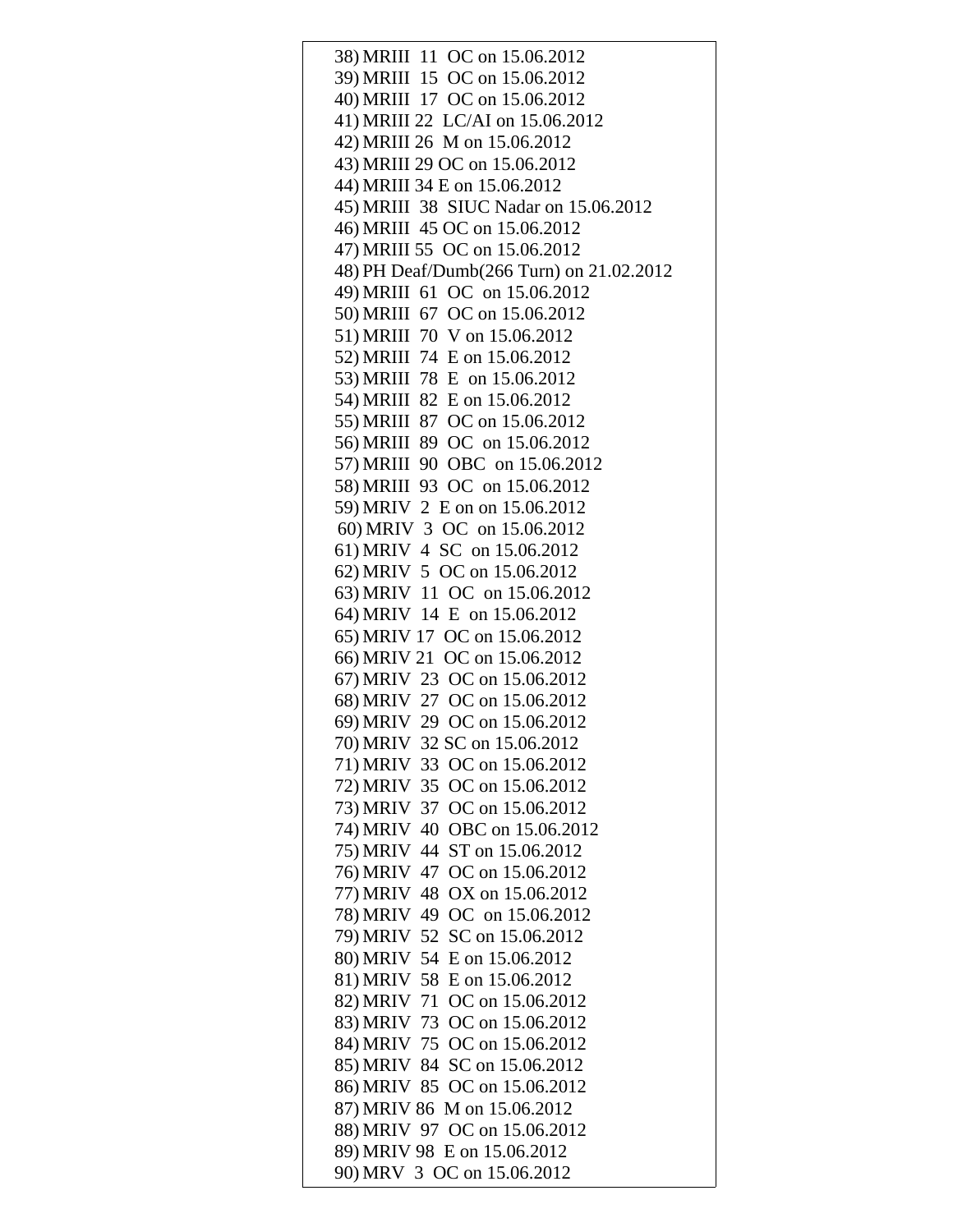91) MRV 4 SC on 15.06.2012 92) MRV 5 OC on 15.06.2012 93) MRV 7 OC on 15.06.2012 94) MRV 9 OC on 15.06.2012 95) MRV 11 OC on 15.06.2012 96) MRV 13 OC on 15.06.2012 97) MRV 14 E on 15.06.2012 98) MRV 17 OC on 15.06.2012 99) MRV 25 OC on 15.06.2012 100) MRV 28 E on 15.06.2012 101) MRV 35 OC on 15.06.2012 102) MRV 40 OBC on 15.06.2012 103) MRV 49 OC on 18.01.2012 104) MRV 50 D on 15.06.2012 105) MRV 51 OC on 15.06.2012 106) MRV 53 OC on 15.06.2012 107) MRV 54 E on 15.06.2012 108) MRV 57 OC on 15.06.2012 109) MRV 61 OC on 15.06.2012 110) MRV 62 E on 15.06.2012 111) MRV 63 OC on 15.06.2012 112) MRV 65 OC on 15.06.2012 113) MRV 66 M on 15.06.2012 114) MRV 69 OC on 15.06.2012 115) MRV 71 OC on 15.06.2012 116) MRV 73 OC on 15.06.2012 117) MRV 75 OC on 15.06.2012 118) MRV 77 OC on 15.06.2012 119) MRV 78 E on 18.01.2012 120) MRV 80 M on 15.06.2012 121) MRV 84 SC on 15.06.2012 122) MRV 86 M on 15.06.2012 123) MRV 87 OC on 15.06.2012 124) MRV 93 OC on 15.06.2012 125) MRV 96 M on 15.06.2012 126) MRV 97 OC on 15.06.2012 127) MRV 99 OC on 15.06.2012 128) MRVI 1 OC on 15.06.2012 129) MRVI 2 E on 15.06.2012 130) MRVI 4 SC on 15.06.2012 131) MRVI 5 OC on 15.06.2012 132) MRVI 6 M on 18.01.2012 133) MRVI 7 OC on 15.06.2012 134) MRVI 15 OC on 15.06.2012 135) MRVI 16 M on 15.06.2012 136) PH Turn Serial No.533 on 18.01.2012 137) MRVI 18 E on 15.06.2012 138) MRVI 20 V on 15.06.2012 139) MRVI 21 OC on 15.06.2012 140) MRVI 23 OC on 15.06.2012 141) MRVI 27 OC on 15.06.2012 142) MRVI 28 E on 15.06.2012 143) MRVI 29 OC on 15.06.2012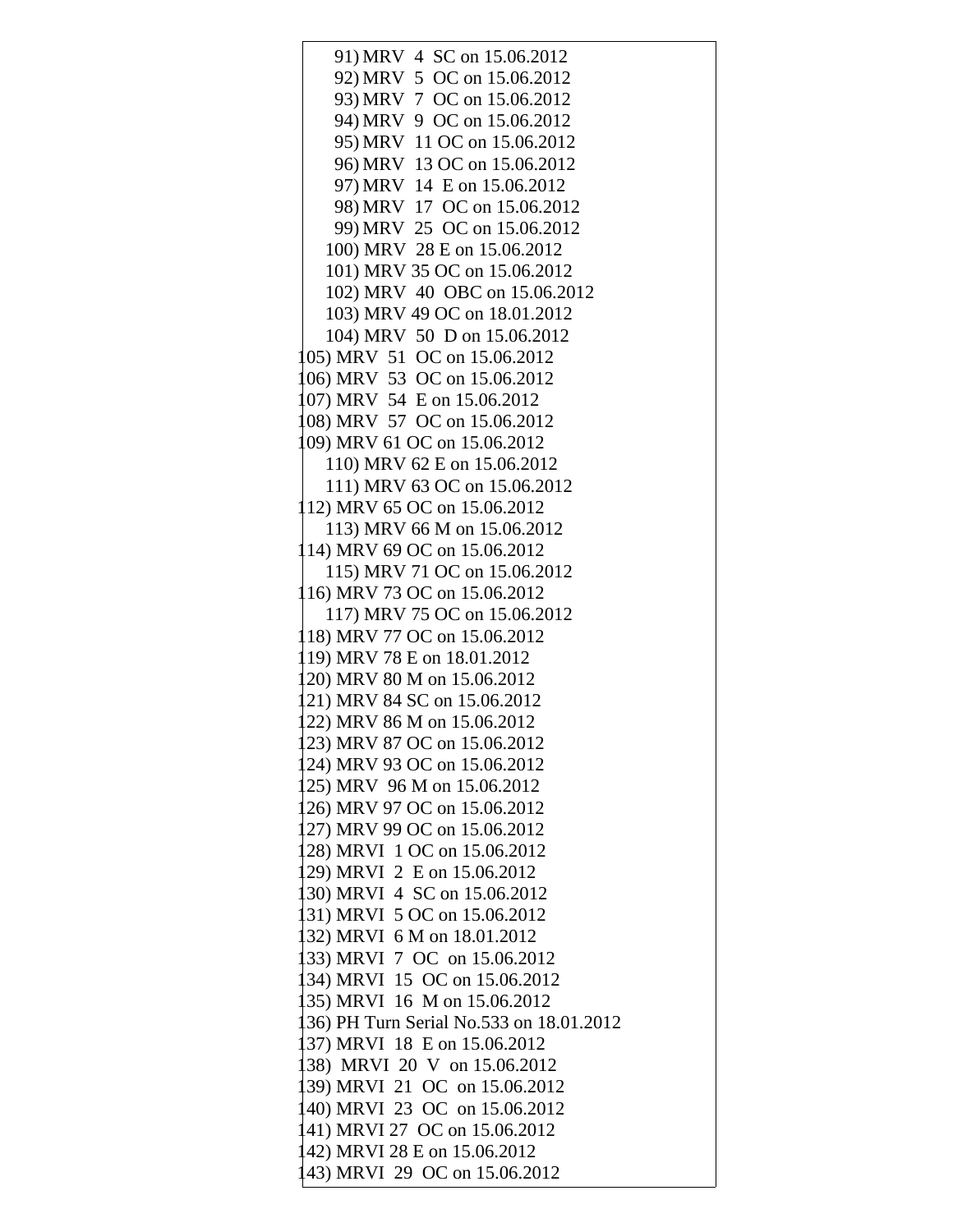| 144) MRVI 31 OC on 15.06.2012  |  |
|--------------------------------|--|
| 145) MRVI 32 SC on 15.06.2012  |  |
| 146) MRVI 35 OC on 15.06.2012  |  |
| 147) MRVI 37 OC on 15.06.2012  |  |
| 148) MRVI 39 OC on 15.06.2012  |  |
| 149) MRVI 40 OBC on 15.06.2012 |  |
| 150) MRVI 47 OC on 15.06.2012  |  |
| 151) MRVI 56 M on 15.06.2012   |  |
| 152) MRVI 58 E on 15.06.2012   |  |

| SI.<br>N <sub>o</sub>   | <b>Name and address of</b><br>candidate                                                                                | Rank<br>No. | <b>Community</b>    | Rotation as appd by the<br><b>Commission</b>                         | <b>Remarks</b> |
|-------------------------|------------------------------------------------------------------------------------------------------------------------|-------------|---------------------|----------------------------------------------------------------------|----------------|
| $\mathbf{1}$            | Renjith.P.S<br>Pathikulangara, CMC-15,<br>Cherthala,<br>Near Telephone Bhavan,<br>Cherthala.P.O.,<br>Alappuzha-688 524 | 1039        | Ezhava              | NJD compensation to<br>MRI 1 OC on<br>15.06.2012 now satisfied       |                |
| $\overline{2}$          | George P Thomas<br>Pidiyancheril House,<br>CMC-3, Cherthala,<br>Cherthala.P.O.,<br>Alappuzha-688 524                   | $S/L-16$    | LC                  | NJD compensation to<br>MRI 8 LC/AI on<br>21.02.2012 now<br>satisfied |                |
| 3                       | Anoop.A.S<br>Anoop Nivas,<br>Kathiruvila, Kallara.P.O.,<br>Trivandrum-695 608                                          | 1040        |                     | NJD compensation to<br>MRI 11 OC on<br>15.06.2012 now<br>satisfied   |                |
| $\overline{\mathbf{4}}$ | Sreejith.G<br>Kolachira Puthen Veedu,<br>Nettayam,<br>Anchal, Nediyara.P.O.,<br>Kollam-691 306                         | 1041        |                     | NJD compensation to<br>MRI 13 OC on<br>15.06.2012 now<br>satisfied   |                |
| 5                       | Sangeetha.G<br>Rekha Bhavanam,<br>Muthupilakkadu (West),<br>Poruvazhy.P.O.,<br>Kollam-690 520                          | 293         |                     | NJD compensation to<br>MRI 35 OC on<br>15.06.2012 now<br>satisfied   |                |
| 6                       | Resmi.M.S<br>Resmi, A.M.C.Road,<br>Valiyakunnu, Attingal.P.O.,<br>Trivandrum-695 101                                   | 299         |                     | NJD compensation to<br>MRI 37 OC on<br>15.06.2012 now<br>satisfied   |                |
| $\overline{7}$          | Pramod.M<br>Roadarikathu Veedu,<br>Kanyarupara,<br>Puthukulangara.P.O.,<br>Nedumangadu,<br>Trivandrum-695 541          | $S/L-14$    | Cheramar<br>X'an/OX | NJD compensation to<br>MRI 48 OX on<br>15.06.2012 now<br>satisfied   |                |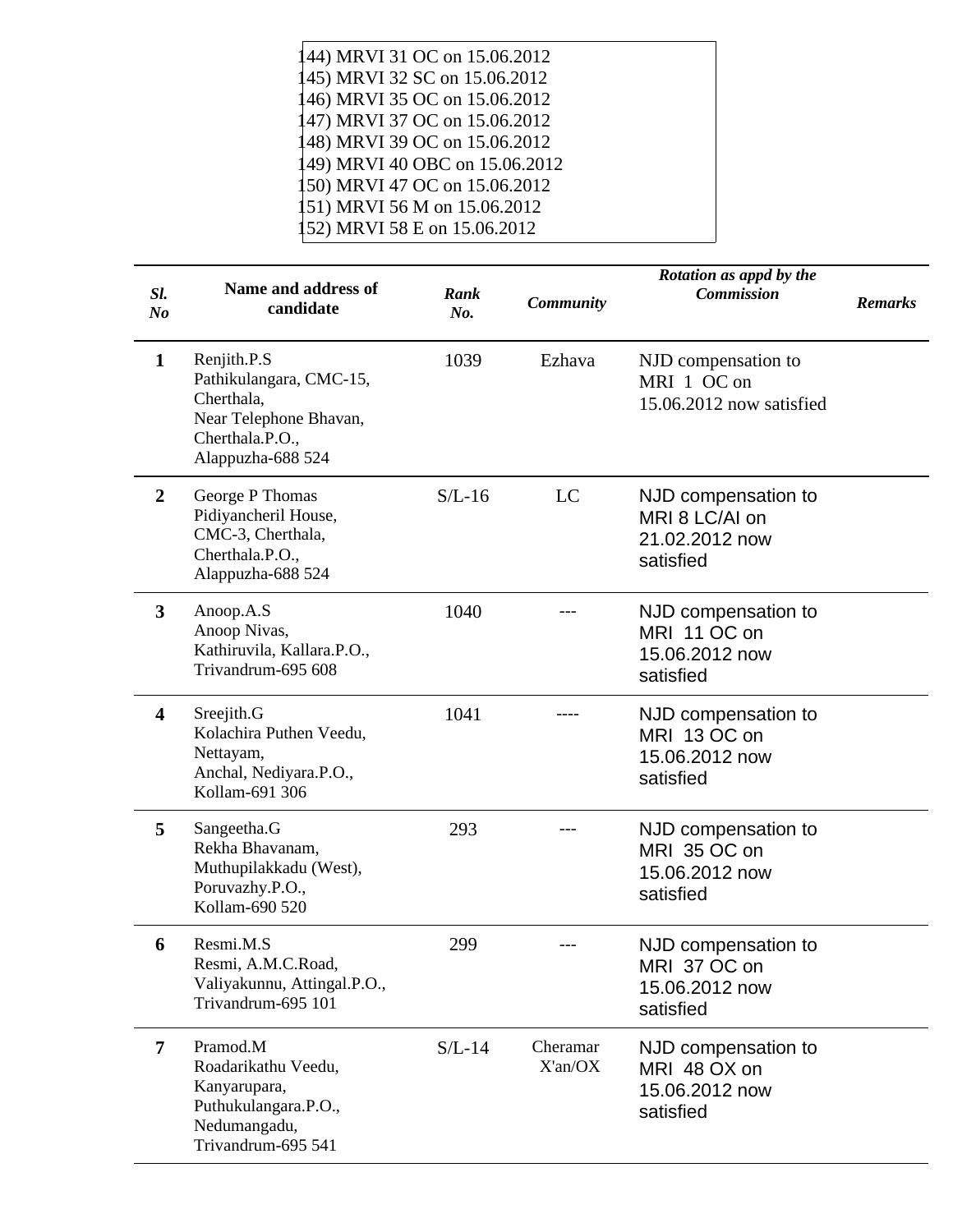| 8  | Reebu.K<br>Kollarukandy House,<br>Kunduparamba,<br>Edakkad.P.O.,<br>Kozhikode-673 005                               | 1045     | Thiyya     | NJD compensation to<br>MRI 51 OC on<br>15.06.2012 now<br>satisfied |
|----|---------------------------------------------------------------------------------------------------------------------|----------|------------|--------------------------------------------------------------------|
| 9  | Renju.R.S<br>S.R.House,<br>Muttakkavu,<br>Nedumpana.P.O.,<br>Kollam-691 580                                         | 1047     | Ezhava     | NJD compensation to<br>MRI 73 OC on<br>15.06.2012 now<br>satisfied |
| 10 | Murshid.P<br>Parayil House,<br>Mulliakurussi, Pattikkad. P.O.,<br>Malappuram-679 325                                | $S/L-88$ | Mappila    | NJD compensation to<br>MRI 80 M on<br>15.06.2012 now<br>satisfied  |
| 11 | Varun.H<br>Melakathu Veedu,<br>Mundela, Vellanad,<br>Mundela.P.O.,<br>Trivandrum-695 543                            | 1051     |            | NJD compensation to<br>MRI 81 OC on<br>15.06.2012 now<br>satisfied |
| 12 | Nidhin.S<br>Nidhin Nivas,<br>Mangad, Mangad.P.O.,<br>Kollam-691 015                                                 | 1052     | Ezhava     | NJD compensation to<br>MRI 87 OC on<br>15.06.2012 now<br>satisfied |
| 13 | Sarath Kumar.S<br>Salini Bhavan,<br>Kalanjoor,<br>Pathanamthitta-689 694                                            | 1056     |            | NJD compensation to<br>MRI 91 OC on<br>15.06.2012 now<br>satisfied |
| 14 | Abhilash.V.S<br>Abhilash mandiram,<br>Chakrapanipuram,<br>Puthukulangara.P.O.,<br>Trivandrum-695 541                | 1057     | Ezhava     | NJD compensation to<br>MRI 97 OC on<br>15.06.2012 now<br>satisfied |
| 15 | Aneesh.K<br>Kozhiyode House,<br>Kunissery Post,<br>Palakkad-678 681                                                 | 1058     | Ezhuva     | NJD compensation to<br>MRII 1 OC on<br>15.06.2012 now<br>satisfied |
| 16 | Sanu.S<br>Beena Vilasom,<br>Adiparampu,<br>Maruthamala.P.O.,<br>Thiruvananthapuram-695 551                          | 1062     |            | NJD compensation to<br>MRII 3 OC on<br>15.06.2012 now<br>satisfied |
| 17 | Syam Mrinal.V.V<br>Vayalil House,<br>L.B.S.R.A No.53,<br>Thiruvamkulam,<br>Thiruvamkulam.P.O.,<br>Ernakulam-682 305 | $S/L-77$ | Pulayan/SC | NJD compensation to<br>MRII 4 SC on<br>15.06.2012 now<br>satisfied |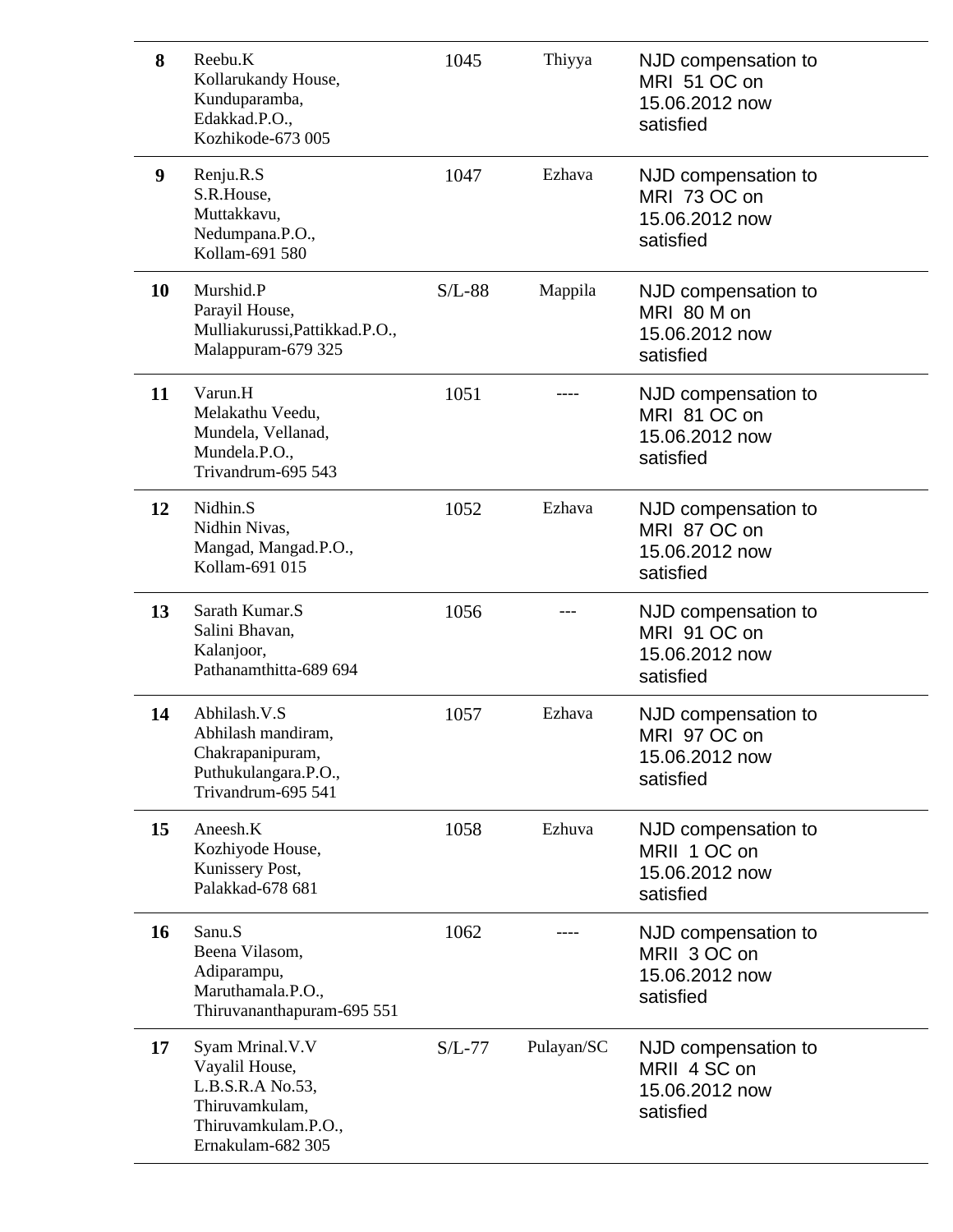| 18        | Hashir.A<br>A.S.Manzil,<br>Edappanamukku,<br>Puthucode, Kummil.P.O.,<br>Kadakkal, Kollam-691 536                | $S/L-89$ | Muslim     | NJD compensation to<br>MRII 6 M on<br>15.06.2012 now<br>satisfied    |
|-----------|-----------------------------------------------------------------------------------------------------------------|----------|------------|----------------------------------------------------------------------|
| 19        | Kiran.P.R<br>Ayaniyarathala Mele Veedu,<br>Eravoor,<br>Aryanad.P.O.,<br>Trivandrum-695 542                      | 1065     |            | NJD compensation to<br>MRII 9 OC on<br>15.06.2012 now<br>satisfied   |
| <b>20</b> | Sivaprasad.T<br>Puthenpurakizhakkathil,<br>Maru South,<br>Karunagappally,<br>Alumkadavu.P.O.,<br>Kollam-690 573 | 1075     | Vaniya/OBC | NJD compensation to<br>MRII 10 OBC on<br>15.06.2012 now<br>satisfied |
| 21        | Jayakrishnan.K.G<br>Krishnanjali,<br>Ayanicadu,<br>Karakulam,<br>Karakulam.P.O.,<br>Thiruvananthapuram-695 554  | 1066     |            | NJD compensation to<br>MRII 17 OC on<br>15.06.2012 now<br>satisfied  |
| 22        | Vineeth.U<br>Vineeth Bavan,<br>Tavanur,<br>Kuttipuram,<br>Malappuram-679 573                                    | 1077     |            | NJD compensation to<br>MRII 23 OC on<br>15.06.2012 now<br>satisfied  |
| 23        | Prasanth.C.P<br>Chandrodayam,<br>Eanikkara,<br>Karakulam.P.O.,<br>Trivandrum-695 564                            | 1078     |            | NJD compensation to<br>MRII 35 OC on<br>15.06.2012 now<br>satisfied  |
| 24        | Preejith.P<br>Puthiyandi House,<br>Palayad,<br>Thalassery,<br>P.O.Palayad,<br>Kannur-670 661                    | 1081     | Thiyya     | NJD compensation to<br>MRII 42 E on<br>15.06.2012 now<br>satisfied   |
| 25        | Shemeem.A<br>Aranyakam,<br>Achenckovil,<br>Achenckovil.P.O.,<br>Kollam-689 596                                  | $S/L-93$ | Muslim     | NJD compensation to<br>MRII 46 M on<br>15.06.2012 now<br>satisfied   |
| 26        | Ajulal.P.L<br>M.S.Mandiram,<br>Vilavoorkal,<br>Malayinkil.P.O.,<br>Trivandrum-695 571                           | 1080     |            | NJD compensation to<br>MRII 49 OC on<br>15.06.2012 now<br>satisfied  |